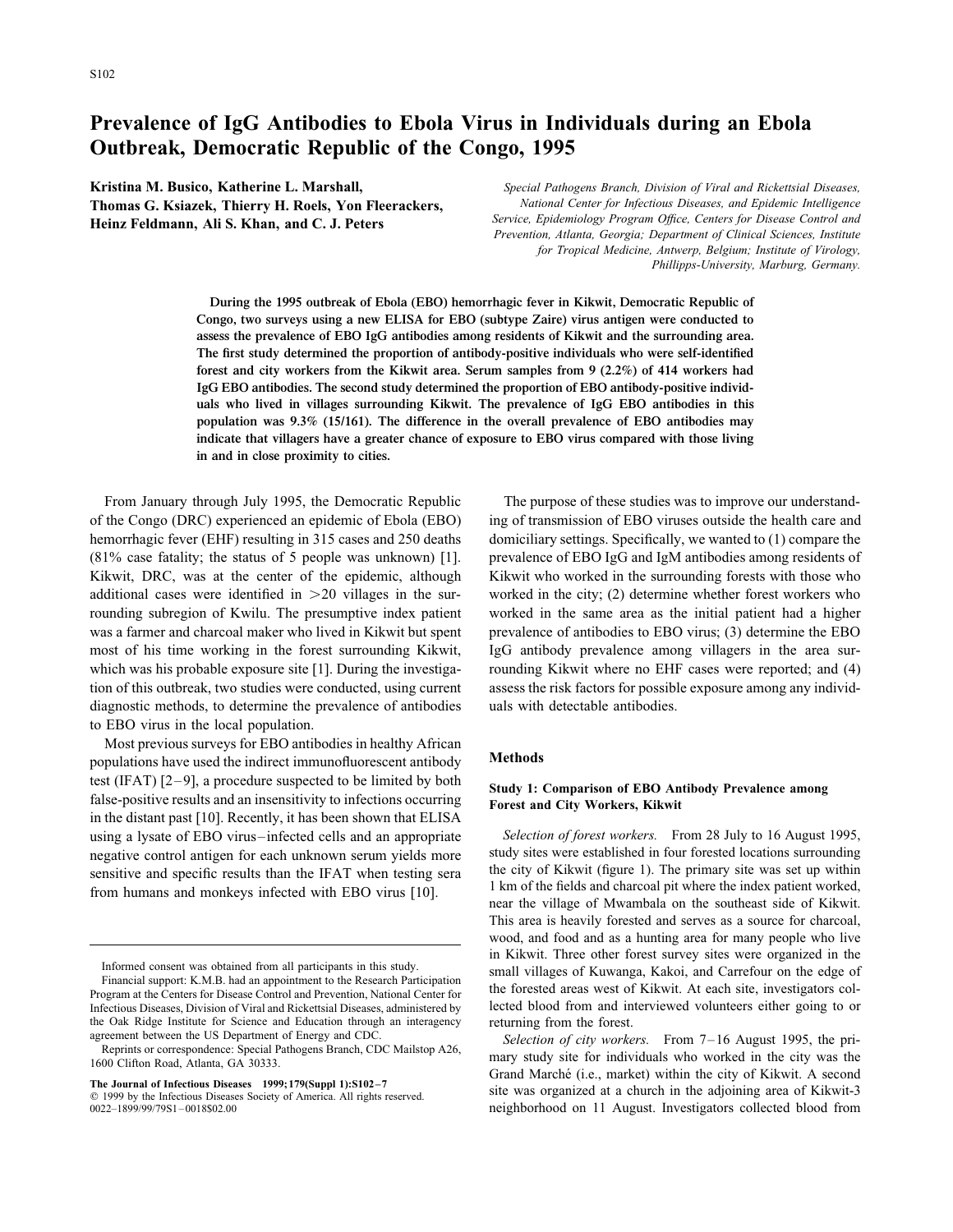

Figure 1. Forest locations in the Democratic Republic of the Congo that were used for the selection of forest workers to participate in a survey to determine the prevalence of Ebola antibodies. The villages of Mwambala, Kakoi, and Kuwanga are shown; Carrefour, which is on the edge of the forested area west of Kikwit, is not shown.

and interviewed volunteers who visited the sites. To facilitate the asked how much time each week they worked in the forest during

*Selection of villagers.* Interview sites were established in the center of five villages in the area surrounding Kikwit. All villages **Blood Collection** were selected from those that had no reported cases of EHF among given; however, food staples intended for the entire village were results with the interview data. donated to the chiefs of the participating villages.

## **Interviews**

ary occupations and when they were last employed in that occupa- liquid nitrogen, and shipped frozen to the Special Pathogens tion. A person was self-identified as being either a forest worker Branch, National Center for Infectious Diseases, for testing. The or a city worker for the first study. In addition, each person was sera collected for both surveys were tested for EBO IgG antibodies

interviews and collection of blood samples, meetings were held both the wet and dry seasons and where in the forest they worked. with village chiefs in the collection areas and announcements were Participants were also asked if they ate certain food items or if made at churches to inform people of the study. Each study partici- they had contact with various mammals living in the forest. All pant who answered a one-page questionnaire and donated a blood participants were asked if they or someone they knew had ever sample was offered either 22,000 zaires (the equivalent of about been sick with EHF and, if so, to define their relationship with US\$3) or a can of powdered milk. that individual. Children <14 years of age did not provide blood samples and were not interviewed unless their parents or guardians were present and gave consent. Participants were interviewed ei-**Study 2: EBO Antibody Prevalence in Villages in DRC** ther in French or Kikongo, at the discretion of the interviewee.

residents during the 1995 outbreak and by their proximity to Kik- For both studies, a 10-mL sample of blood was collected by wit. Interviews were conducted for a total of 6 days, between 18 venipuncture and labeled with a unique identifying study number August and 6 September 1995. Residents of the villages were and date of collection. For children <14 years of age, a 5-mL encouraged to participate in the survey through announcements at sample of blood was collected. The unique identifying number meetings with the village chief. No individual compensation was was also recorded on the questionnaire to link the serology test

### **Laboratory Test**

Blood samples from both surveys were centrifuged at Kikwit All participants were asked to identify their primary and second- General Hospital. The sera were separated into aliquots, stored in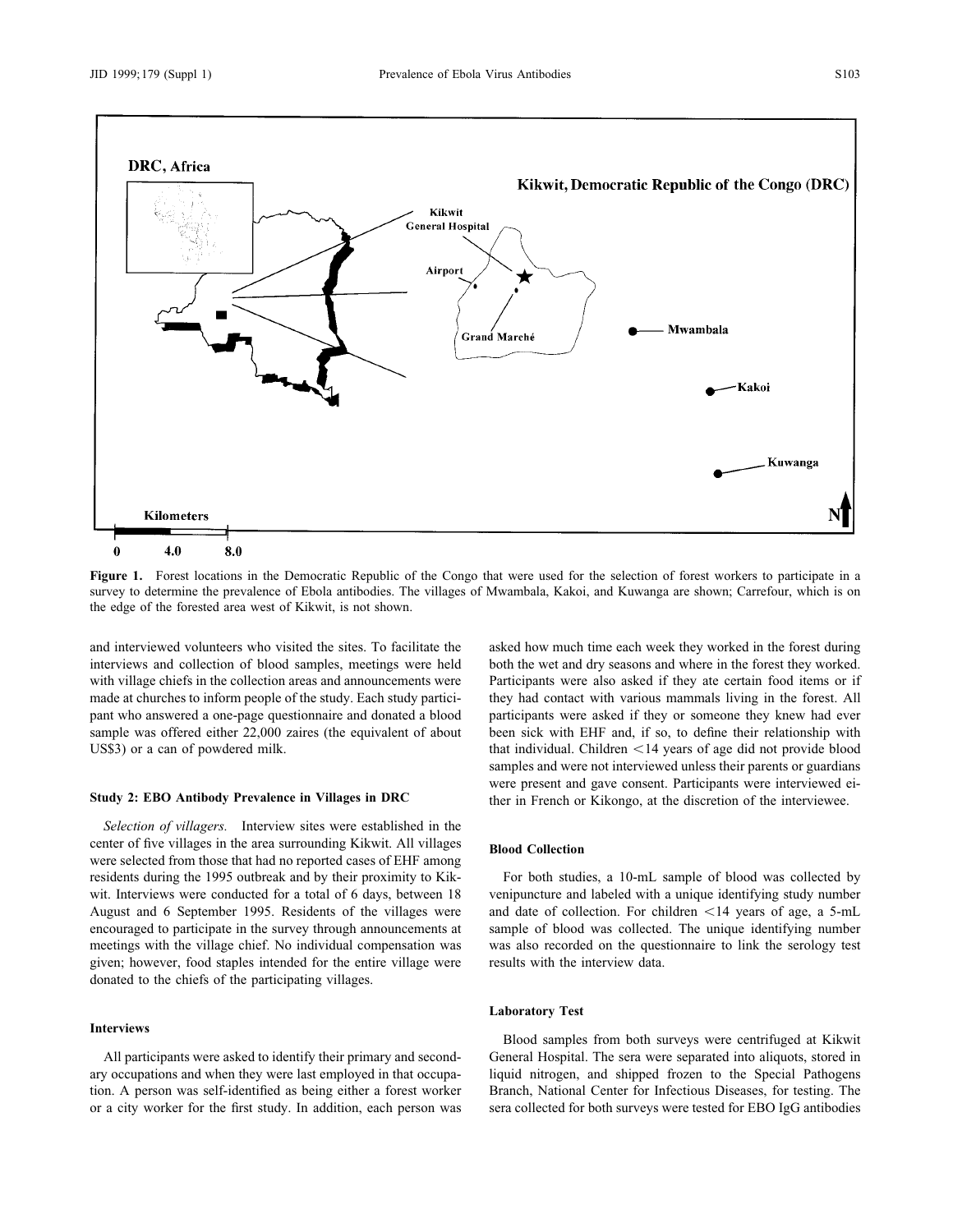| Characteristic                 | All participants |                  | Males |                  | Females  |                  |
|--------------------------------|------------------|------------------|-------|------------------|----------|------------------|
|                                | Total            | Positive $(\% )$ | Total | Positive $(\% )$ | Total    | Positive $(\% )$ |
| Age group, years               |                  |                  |       |                  |          |                  |
| $0 - 9$                        | 5                | $\theta$         | 2     | $\mathbf{0}$     | 3        | $\Omega$         |
| $10 - 19$                      | 98               | 2(2.0)           | 63    | $\theta$         | 35       | 2(5.7)           |
| $20 - 29$                      | 91               | 2(2.2)           | 61    | 2(3.3)           | 30       | $\Omega$         |
| $30 - 39$                      | 93               | 3(3.2)           | 58    | 2(3.4)           | 35       | 1(2.8)           |
| $40 - 49$                      | 66               | 2(3.0)           | 47    | 1(2.1)           | 19       | 1(5.3)           |
| $\geq 50$                      | 60               | $\theta$         | 45    | $\theta$         | 15       | $\mathbf{0}$     |
| Unknown                        |                  | $\Omega$         |       | $\theta$         | $\Omega$ | $\theta$         |
| Self-identified forest workers | 230              | 5(2.2)           | 151   | 3(2.0)           | 79       | 2(2.5)           |
| Self-identified city workers   | 184              | 4(2.2)           | 126   | 2(1.6)           | 58       | 2(3.4)           |
| Spent some time in forest      | 271              | 6(2.2)           | 176   | 3(1.7)           | 95       | 3(3.2)           |
| Spent no time in forest        | 143              | 3(2.1)           | 101   | 2(2.0)           | 42       | 1(2.4)           |
| Total                          | 414              | 9(2.2)           | 277   | 5(1.8)           | 137      | 4(2.9)           |

**Table 1.** Prevalence of Ebola virus IgG antibodies in survey of forest and city workers, by demographics, Democratic Republic of the Congo, 1995.

by using an ELISA with EBO (subtype Zaire) virus antigen and time in the forest than city workers (mean, 20 vs. 2.3 h/week; correcting the resulting optical density from that obtained by a  $P < .0001$ ). Table 2 lists the number of participants and EBO negative control antigen run for each serum tested [10]. Sera from antibody–positive persons in negative control antigen run for each serum tested [10]. Sera from<br>the survey of forest and city workers were also tested for EBO<br>IgM antibodies [10]. Specimens were considered positive if the<br>antibody titer equaled or exc

Fisher's exact tests to compare proportions. An independent twosample *t* test was used to compare means [11].

# **Study 1: Comparison of EBO Antibody Prevalence among Forest and City Workers**

*Demographics.* Interviews and blood samples were obtained from 414 individuals. Overall participation of forest workers and city workers was difficult to determine since, due to publicity, many participants were waiting to be interviewed and to provide a blood sample when the team arrived. In addition, no accurate census of forest and city occupation groups was available. A summary of participants in the forest workers' survey by age group, sex, type of work, and time spent in the forest is given in table 1. The mean and median ages of all participants were 32 years. Samples were collected from participants who lived in four village areas:  $312$  (75%) were from Kikwit, 5 (1%) from Kianga, 24 (6%) from Kakoi, and 73  $(18\%)$  from Kuwanga.

*Self-identified classification*. The study participants who were self-identified as forest workers were significantly older (mean, 4.5 years;  $P = .001$ ) than those who were self-identified city workers. The forest workers also tended to spend more

to EBO virus; none were positive for EBO IgM antibodies. Five **Statistical Analysis** of the EBO antibody–positive participants were self-identified Results were analyzed using Mantel-Haenszel  $\chi^2$  statistic and forest workers, and 4 were self-identified city workers. The

**Table 2.** Prevalence of Ebola virus IgG antibodies in survey of forest and city workers, by self-reported occupation, Democratic Re- **Results** public of the Congo, 1995.

| Type of worker   | No. in study<br>population | No. seropositive $(\% )$ |  |  |
|------------------|----------------------------|--------------------------|--|--|
|                  |                            |                          |  |  |
| Forest workers   |                            |                          |  |  |
| Charcoal workers | 32                         | 2(6.2)                   |  |  |
| Hunters          | $\overline{c}$             | $\theta$                 |  |  |
| Farmers          | 152                        | 2(1.3)                   |  |  |
| Wood gatherers   | 39                         | 1(2.6)                   |  |  |
| Other            | 3                          | $\Omega$                 |  |  |
| Unknown          | $\overline{2}$             | $\theta$                 |  |  |
| Total            | 230                        | 5(2.2)                   |  |  |
| City workers     |                            |                          |  |  |
| <b>Students</b>  | 63                         | 2(3.2)                   |  |  |
| Military         | 12                         | $\Omega$                 |  |  |
| Merchants        | 33                         | $\theta$                 |  |  |
| Administrators   | 25                         | 1(4.0)                   |  |  |
| Teachers         | 10                         | $\theta$                 |  |  |
| <b>Drivers</b>   | 6                          | $\theta$                 |  |  |
| Housewives       | 9                          | 1(11.1)                  |  |  |
| Engineers        | $\overline{c}$             | $\theta$                 |  |  |
| Other            | 24                         | $\theta$                 |  |  |
| Total            | 184                        | 4(2.2)                   |  |  |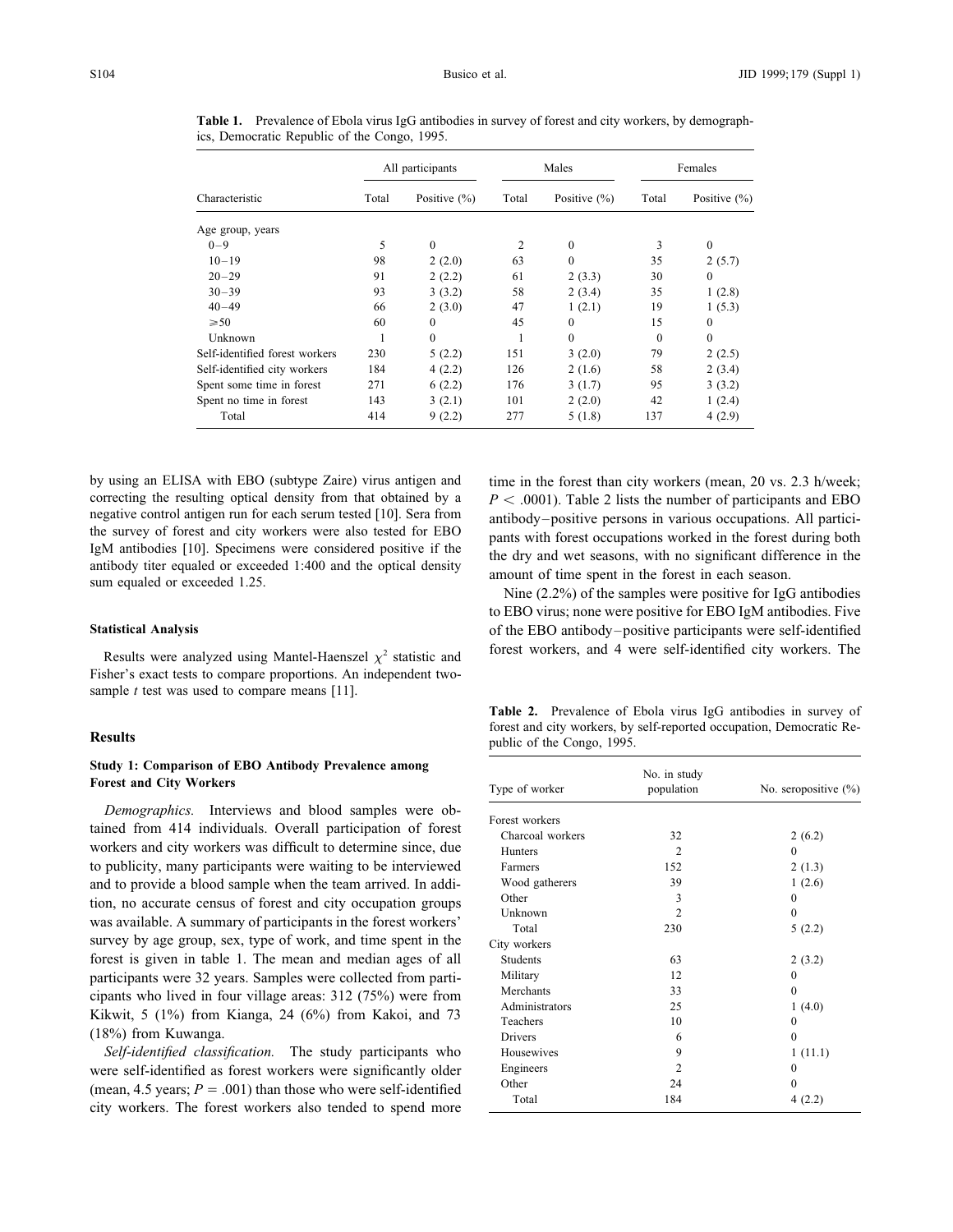|                                        | All participants |                  | Males |                  | Females        |                  |
|----------------------------------------|------------------|------------------|-------|------------------|----------------|------------------|
| Characteristic                         | Total            | Positive $(\% )$ | Total | Positive $(\% )$ | Total          | Positive $(\% )$ |
| Age group, years                       |                  |                  |       |                  |                |                  |
| $0 - 9$                                | 11               | $\mathbf{0}$     | 7     | $\mathbf{0}$     | $\overline{4}$ | $\mathbf{0}$     |
| $10 - 19$                              | 14               | 1(7.1)           | 12    | 1(8.3)           | $\overline{c}$ | $\mathbf{0}$     |
| $20 - 29$                              | 15               | 2(13.3)          | 6     | 1(16.7)          | 9              | 1(11.1)          |
| $30 - 39$                              | 35               | 3(8.6)           | 19    | 2(10.5)          | 16             | 1(6.3)           |
| $40 - 49$                              | 30               | 4(13.3)          | 19    | 2(8.9)           | 11             | 2(18.1)          |
| $\geq 50$                              | 56               | 5(8.9)           | 35    | 3(8.6)           | 21             | 2(9.5)           |
| Primary occupation                     |                  |                  |       |                  |                |                  |
| Farmer                                 | 103              | 11(10.7)         | 55    | 6(10.9)          | 48             | 5(10.4)          |
| Other                                  | 58               | 4(6.9)           | 43    | 3(7.0)           | 15             | 1(6.7)           |
| Time spent in forest during wet season |                  |                  |       |                  |                |                  |
| $<$ 20 hours/week                      | 108              | 10(9.2)          | 74    | 6(8.1)           | 34             | 4(11.7)          |
| $\geq 20$ hours/week                   | 53               | 5(9.4)           | 24    | 3(12.5)          | 29             | 2(6.9)           |
| Time spent in forest during dry season |                  |                  |       |                  |                |                  |
| $<$ 20 hours/week                      | 88               | 6(6.8)           | 68    | 6(8.8)           | 20             | $\mathbf{0}$     |
| $\geq 20$ hours/week                   | 73               | 9(12.3)          | 30    | 3(10.0)          | 43             | 6(14.0)          |
| Total                                  | 161              | 15(9.3)          | 98    | 9(9.2)           | 63             | 6(9.5)           |

**Table 3.** Prevalence of Ebola IgG antibodies in village survey, by demographics, Democratic Republic of the Congo, 1995.

youngest EBO antibody–positive individual was 14 years old; survey volunteered to be interviewed and were not randomly the oldest was 43 years old. Charcoal makers had a higher selected from the village populations, overall participation rates prevalence of antibody than did forest workers with other occu- were difficult to determine. The mean age was 40 years, and pations (6.2% vs. 1.5%;  $P = .09$ ), although the difference the median age was 41 years. Classification of participants by was not statistically significant. EBO antibody–positive forest age group, sex, primary occupation, and time spent in the forest workers spent more time in the forest than EBO antibody-<br>during the wet and dry seasons is shown in table 3. The number negative forest workers (mean, 27.4 vs. 20 h/week;  $P = .18$ ), of people from the different villages is listed in table 4. although this difference was also not statistically significant. *EBO antibody prevalence.* Of the 161 villagers surveyed, Consumption of certain food items was not significantly associ- 15 (9.3%) had IgG antibodies to EBO virus. The numbers of ated with EBO antibody status (data not shown). Of all the participants with EBO antibodies are further identified in table participants in the forest and city workers' study, 394 (95%), 3. The number of EBO antibody–positive participants by vilincluding all 9 of the EBO antibody–positive workers, knew lage is given in table 4. The youngest EBO antibody–positive someone who had been ill with EHF. In addition, the proportion person was 15 years old, and the oldest was 75 years old. No of EBO antibody–positive people who had spent any time EBO antibody–positive persons reported a family member who working in the forest was not statistically significantly different had been ill with EHF; 5 EBO antibody–positive persons knew from the proportion who spent no time working in the forest a friend or acquaintance that was said to have been ill with

village of residence, Democratic Republic of the Congo, 1995. week, sex, or contact with specific forest animals between the

| Village        | No. of people | No. seropositive $(\% )$ |  |  |
|----------------|---------------|--------------------------|--|--|
| Buatundu       | 68            | 9(13.2)                  |  |  |
| Kinganga       | 6             | 1(16.7)                  |  |  |
| Matende        | 43            | 2(4.7)                   |  |  |
| Mubungi        | 8             | 1(12.5)                  |  |  |
| Ngweme         | 11            | 2(18.2)                  |  |  |
| Other villages | 25            | 0                        |  |  |

 $(2.2\% \text{ vs. } 2.1\%; P = .92).$  EHF. Eleven of the 15 EBO antibody–positive persons re-Study 2: EBO Antibody Prevalence in Villages in DRC<br>
Demographics. For the village survey, a total of 161 indi-<br>
viduals participated. Because those who participated in the separate reported they were students. The final 2 were not reported. No statistically significant differences ex-**Table 4.** Prevalence of Ebola IgG antibodies in village survey, by isted for the mean age, the mean time spent in the forest per EBO antibody–positive and  $-$ negative groups.

## **Discussion**

The results indicate a 2.2% prevalence of IgG antibodies to EBO virus in the population who lived and worked in and around the city of Kikwit. There appeared to be no significantly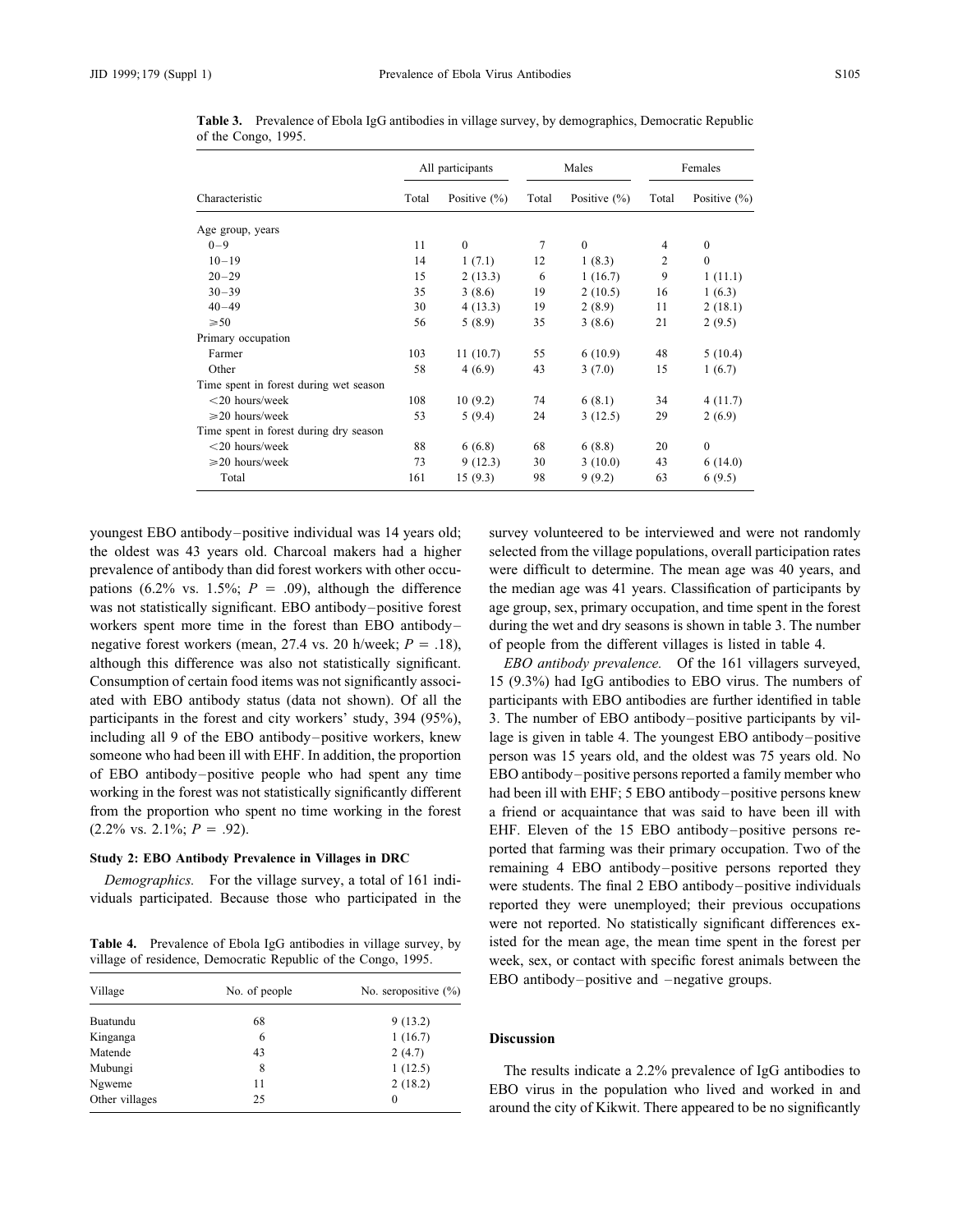greater risk for past infection for self-reported forest workers ported into the United States; none of the handlers had an the outlying villages  $(P < .001)$ . This could indicate that people persons [10, 14]. living in villages had a greater chance of being exposed to the Alternatively, the differences in the prevalence of EBO anti-EBO virus than did people living in the city of Kikwit. body found in various studies may be real and represent differ-

ment of participants into both studies. Because of the intense of diseases such as EHF with high case fatalities can only investigation of the EHF outbreak by multiple international roughly estimate the prevalence of previous infection and dishealth organizations and publicity of prevention measures to ease. The majority of those infected will die and no longer be stop further transmission of EBO virus, the sample of partici- available for enrollment in a survey; thus, the antibody prevapants may not be representative of the population of Kikwit lence detected in a population may not reflect the actual inciand the surrounding area. In addition, because most of the dence of disease in the population. When undertaking surveys trained interviewers spoke and conducted interviews in Ki- to assess the prevalence of antibody to EBO or other filoviruses, kongo, it was difficult to evaluate whether consistent inter- investigators must be cautious in interpreting the results until viewing techniques were being followed. When assessing pos- additional validation of the ELISA is obtained. sible exposures to EBO virus, we may have missed some food items most associated with past infection, since most participants ate all of the foods listed on the questionnaire. Evaluation **Acknowledgments** of the occupational hazard associated with forest or city work<br>is also difficult because we do not know how long people<br>remain antibody positive after infection with EBO virus. How-<br>ever, at least some of the 1967 Marburg structural proteins  $>$  20 years following infection (Feldmann John O'Connor for his editorial comments. H, unpublished data). The current occupations of the study participants may not be the occupations they had when they were actually exposed and infected. Furthermore, it is possible **References** that no significant differences were found between the different groups because the population surveyed was too small to evalu-<br>
1. Khan AS, Tshioko FK, Heymann DL, et. al. The reemergence of Ebola<br>
hemorrhagic fever, Democratic Republic of the Congo, 1995. J Infect

various levels of EBO antibody prevalence, ranging from 1.8% epidemiological survey in the Camaroons. Am J Trop Med Hyg **<sup>1983</sup>**; to  $21.3\%$  [2–9]. However, all of these studies used the IFAT,  $32:1465-6$ . which has since been suspected to give results with low specificity 3. Blackburn NK, Searle L, Taylor P. Viral haemorrhagic fever antibodies in <br>  $\frac{101 \text{ The prevalence of FBO antibody found in this study is lower}}{2 \text{imb above schoolchildren. Trans R Soc Top Med Hyg 1982; 72:803-5.}}$ [10]. The prevalence of EBO antibody found in this study is lower<br>than the prevalence of EBO antibody in a study using another<br>H. Ebola hemorrhagic fever: Tandala, Zaire, 1977–1978. J Infect Dis ELISA technique in the Central African Republic (Gonzalez JP, **<sup>1980</sup>**;142:372–6. personal communication). The large differences between the EBO 5. Johnson ED, Gonzalez JP, Georges A. Haemorrhagic fever virus activity antibody prevalence in native African populations demonstrate in equatorial Africa: distribution and prevalence of filovirus reactive<br>the need for additional studies using comparable assays to deter-<br>antibody in the Centra the need for additional studies using comparable assays to deter-<br>mine the true prevalence of past infection.<br>6. Ivanoff B, Duquesnoy P, Languillat G, et al. Hemorrhagic fever in Gabon.

virus causes both a mild or asymptomatic illness and a severe R Soc Trop Med Hyg 1982;76:719–20. hemorrhagic fever disease. There is also evidence of filoviruses 7. Gonzalez JP, Josse R, Johnson ED, et al. Antibody prevalence against that do not produce disease in humans. In late 1080 and early that do not produce disease in humans. In late 1989 and early<br>1990, four quarantine facility animal handlers developed sero-<br>1990, four quarantine facility animal handlers developed sero-<br>8. Johnson ED, Gonzalez JP, George logic evidence of acute infection with EBO (subtype Reston) ethnic groups inhabiting the tropical forest of equatorial Africa. Trans virus after infected monkeys from the Philippines were im- R Soc Trop Med Hyg **1993**;87:536–8.

compared with self-reported city workers or for those who unexplained febrile illness in the 6 months after exposure to worked in the forest for any amount of time compared with the animals [12]. Two additional employees at quarantine facilthose who never worked in the forest. The EBO antibody sur- ities had evidence of past infection, with low antibody titers vey of persons living in villages unaffected by the 1995 EBO [13]. In addition, cross-reactivity between antibodies of differoutbreak yielded a higher antibody prevalence (9.3%). Al- ent EBO subtypes has been documented; therefore, it is possible though these studies were not designed to be directly compara- that another EBO virus or a different virus that is cross-reactive tive, prevalence was significantly higher in persons living in to EBO exists and is inducing an antibody response in some

The limitations of this study include the nonrandom recruit- ent risks of infection in different populations. Serologic studies

- ate potential past exposures.<br>
Previous surveys to determine EBO antibody prevalence found<br>
Previous surveys to determine EBO antibody prevalence found<br>
2. Bouree P, Bergmann JF. Ebola virus infection in man: a serologic a
	-
	-
	-
	-
	- A high prevalence of EBO antibody may indicate that EBO I. Incidence of Lassa, Ebola and Marburg viruses in Haut-Ogooué. Trans
		-
		-